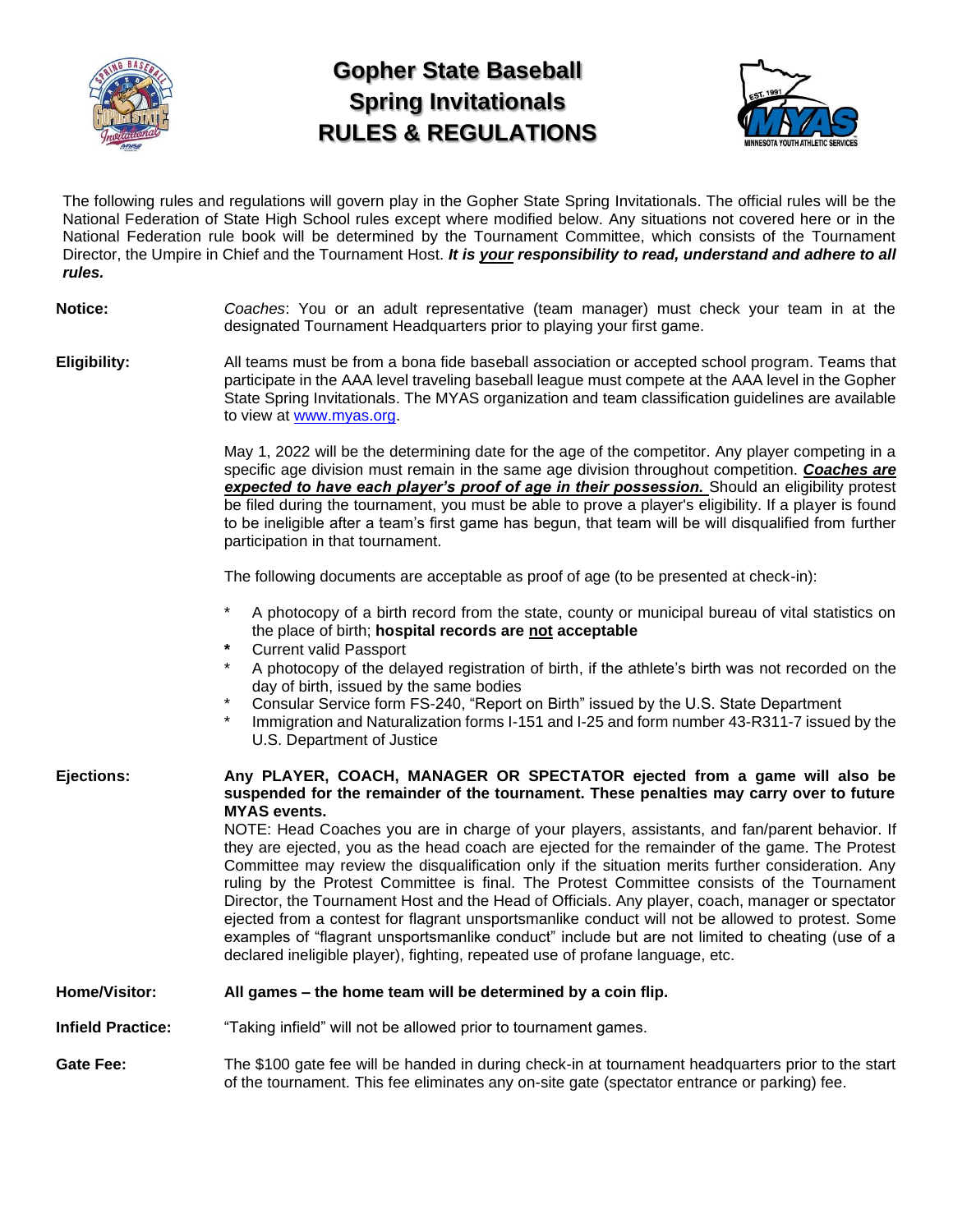| <b>Game Length:</b>                             | 9-12 & Under: 6 innings                                                                                                                                                                                                                                                                                                                                                                                                       |                                                                                                                | 13U and Above: 7 innings |                                                                                                                                                                                                  |  |
|-------------------------------------------------|-------------------------------------------------------------------------------------------------------------------------------------------------------------------------------------------------------------------------------------------------------------------------------------------------------------------------------------------------------------------------------------------------------------------------------|----------------------------------------------------------------------------------------------------------------|--------------------------|--------------------------------------------------------------------------------------------------------------------------------------------------------------------------------------------------|--|
| <b>Time Limits:</b>                             | 9-12 & Under: 1 hour, 45 minutes                                                                                                                                                                                                                                                                                                                                                                                              |                                                                                                                | 13U and Above: 2 hours   |                                                                                                                                                                                                  |  |
|                                                 | <b>Note:</b> The "stop watch" for games does not begin until the actual start of the game (first official<br>pitch thrown), not necessarily the time listed on the tournament schedule. No new inning will be<br>started after time has expired. There will be no time limits for bracket play games.                                                                                                                         |                                                                                                                |                          |                                                                                                                                                                                                  |  |
| Pitching/<br><b>Base Distances:</b>             | 9 & Under:<br>10 & Under:<br>11 & Under<br>12-13 & Under:<br>14U and Above:                                                                                                                                                                                                                                                                                                                                                   | 46 feet/60-65 feet<br>46 feet/60-65 feet<br>46 feet/65 feet<br>52 feet/75-80 feet<br>60 feet, 6 inches/90 feet |                          |                                                                                                                                                                                                  |  |
|                                                 | <b>Note:</b> Portable (temporary) pitching mounds may be used in the 9U-13U divisions.                                                                                                                                                                                                                                                                                                                                        |                                                                                                                |                          |                                                                                                                                                                                                  |  |
| <b>Pitching</b><br><b>Restrictions:</b>         |                                                                                                                                                                                                                                                                                                                                                                                                                               |                                                                                                                |                          | 9-10 & Under: A player may pitch a maximum of 85 pitches for the two-day tournament.                                                                                                             |  |
|                                                 | 11-12 & Under: A player may pitch a maximum of 95 pitches for the two-day tournament.<br>13U & Above: A player may pitch a maximum of 105 pitches for the two-day tournament.<br>If a player reaches their maximum number of allowed pitches during an at-bat, they may finish<br>pitching to that batter but then must immediately be removed from the pitching position.                                                    |                                                                                                                |                          |                                                                                                                                                                                                  |  |
|                                                 |                                                                                                                                                                                                                                                                                                                                                                                                                               |                                                                                                                |                          |                                                                                                                                                                                                  |  |
|                                                 |                                                                                                                                                                                                                                                                                                                                                                                                                               |                                                                                                                |                          |                                                                                                                                                                                                  |  |
|                                                 | <b>Note:</b> Pitch count will be posted at the Tournament Headquarters.                                                                                                                                                                                                                                                                                                                                                       |                                                                                                                |                          |                                                                                                                                                                                                  |  |
|                                                 | <b>PENALTY for pitching violations:</b> The head coach of the team will be ejected from that game<br>and the next scheduled game. A second occurrence during the tournament results in suspension<br>of the head coach and pitcher (from the pitcher's position) for the remainder of the tournament, as<br>well as possible imposition of further sanctions subject to the review of the MYAS Baseball Board<br>of Advisors. |                                                                                                                |                          |                                                                                                                                                                                                  |  |
|                                                 | <b>Note:</b> Curve balls are <b>not</b> allowed in the 9-12 & under age divisions. First offense – warning; second<br>offense – ejection from the pitcher's position.                                                                                                                                                                                                                                                         |                                                                                                                |                          |                                                                                                                                                                                                  |  |
| <b>Balk Rule:</b>                               | 9-11 & Under ONLY: No balks will be called.                                                                                                                                                                                                                                                                                                                                                                                   |                                                                                                                |                          |                                                                                                                                                                                                  |  |
| <b>Metal Cleats:</b>                            | Metal cleats are prohibited for 9U-12U teams. Metal cleats may be worn in the 13U and older age<br>divisions.                                                                                                                                                                                                                                                                                                                 |                                                                                                                |                          |                                                                                                                                                                                                  |  |
| 10-Run Rule:                                    | <b>9-12 &amp; Under:</b> The game will end at the conclusion of $3\frac{1}{2}$ innings if the home team is ahead by<br>10 or more runs. The game will end after four innings if the visiting team is ahead by 10 or more<br>runs.                                                                                                                                                                                             |                                                                                                                |                          |                                                                                                                                                                                                  |  |
|                                                 | runs.                                                                                                                                                                                                                                                                                                                                                                                                                         |                                                                                                                |                          | 13U & Above: The game will end at the conclusion of 4½ innings if the home team is ahead by<br>10 or more runs. The game will end after five innings if the visiting team is ahead by 10 or more |  |
| 15-Run Rule:                                    | all ages and divisions.                                                                                                                                                                                                                                                                                                                                                                                                       |                                                                                                                |                          | The 15-run rule will apply after three innings $(2\frac{1}{2})$ if the home team is ahead). This rule applies to                                                                                 |  |
| <b>Designated Hitter</b><br>(Free Substitution/ |                                                                                                                                                                                                                                                                                                                                                                                                                               |                                                                                                                |                          |                                                                                                                                                                                                  |  |
| <b>Continuous Batting):</b>                     | National Federation rules apply for all age divisions. However, in the 9-13 & Under divisions,<br>teams will use continuous batting order and implement free substitution. 14U will have the<br>option to use continuous batting and free substitution. This must be declared to the umpire<br>and the opposing head coach prior to the start of the game and will continue for the<br>remainder of that game.                |                                                                                                                |                          |                                                                                                                                                                                                  |  |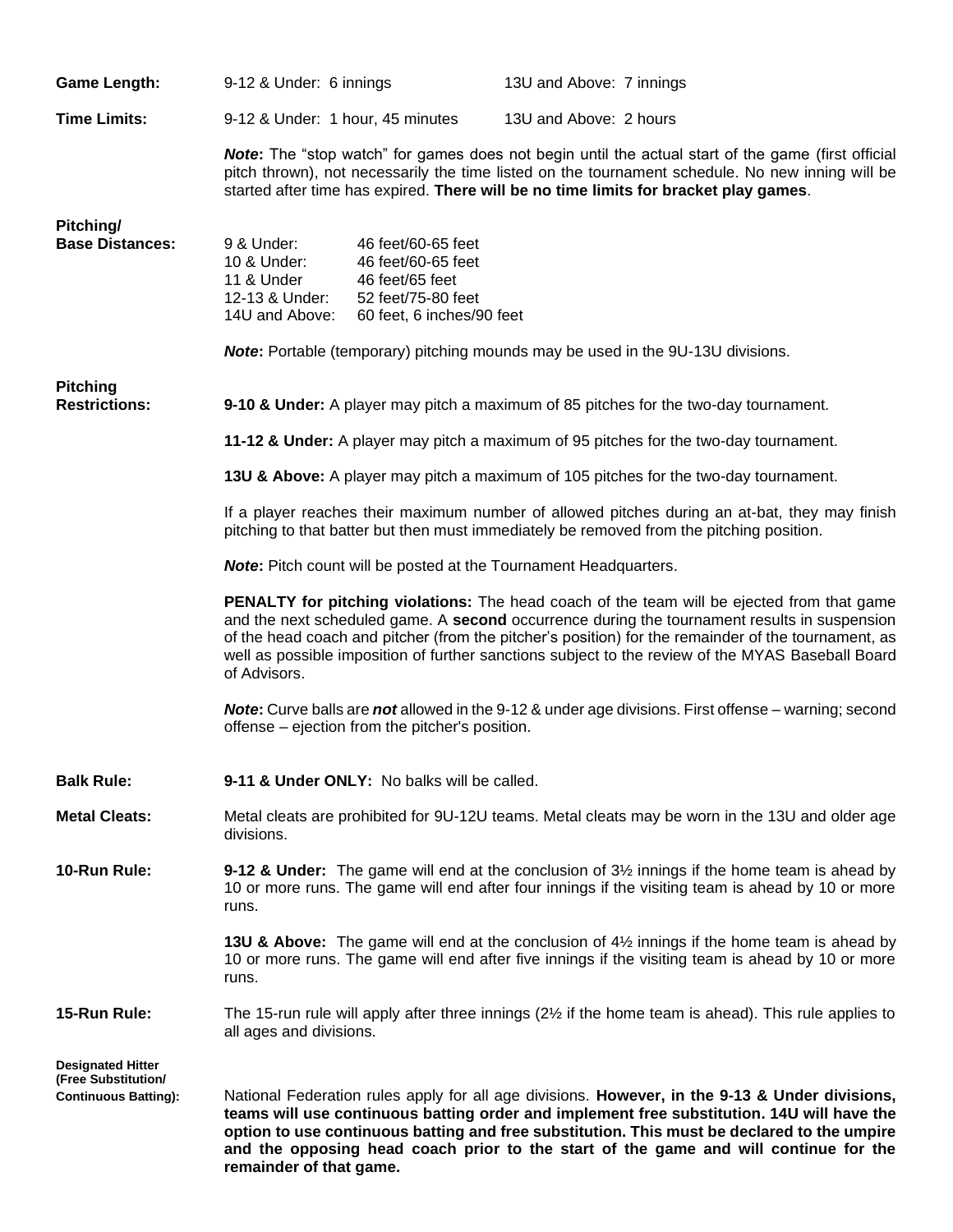**9U-11U: 9U** – A runner may lead off/and or steal after the ball crosses the plate.

**EXCEPTION FOR 9 YEAR OLD LEAGUES:** On a passed ball from a pitcher, runners occupying any base may not steal home.

**10U** – A runner may lead off/and or steal after the ball crosses the plate. **Note for 10U**: On a passed ball from a pitcher, runners occupying any base may not steal home.

**9U & 10U**: The only opportunities that a runner occupying 3rd base may advance: 1. a batted ball

- 2. an attempt by any defensive player to pick off and/or retire a runner occupying a base
- 3. a bases loaded walk
- 4. a bases loaded hit by pitch

**11U** - A runner may lead off and/or steal after the ball leaves the pitcher's hand.

**9U-11U:** A1. A batter/runner that is awarded 1st base on a base on balls ("walk") may not lead off 1st base or advance to 2nd base until a pitch leaves the pitcher's hand/crosses the plate to the next player in the batting order. Other runners occupying a base when the batter/runner is awarded 1st base on a ball four may advance at their own risk if the pitch is a passed ball. A2. Runners must be on their base when the pitcher has control of the ball on the rubber and is set to make their next pitch.

B. A base runner may NOT leave the base early.

1st offense: Dead ball – umpire issues a warning and the pitch is declared a "No Pitch" 2nd offense: Dead ball – runner will be called out

C. A batter may NOT attempt to advance to first base on a dropped third strike. Runners already on base may advance at their own risk.

D. A batter/runner that is awarded 1<sup>st</sup> base on a base on balls ("walk") may not advance past 1<sup>st</sup> base including a passed ball on ball four.

**Sliding**: A player sliding HEADFIRST into home plate will be called out. Runners are never required to slide but if a runner elects to slide, the slide must be legal. Jumping, hurdling, and leaping are all legal attempts to avoid a fielder as long as the fielder is lying on the ground. Diving over a fielder is illegal (NFHS rule 8-4-2-b-2).

**Interference** (NFHS Rule 2-21): Offensive interference is an act (physical or verbal) by the team at bat:

1. which interferes with, obstructs, impedes, hinders or confuses any fielder attempting to make a play; or

2. which happens when a runner creates malicious contact with any fielder, with or without the ball, in or out of the baseline; or

3. which happens when a coach physically assists a runner during playing action.

**Obstruction**: (NFHS Rule 2-22): 1. Obstruction is the act (intentional or unintentional, as well as physical or verbal) by a fielder, any member of the defensive team or its team personnel that hinders a runner or changes the pattern of play. 2. A fake tag is considered obstruction.

**Base Running** 

**for 12U:** A. A runner may lead off and/or steal at any time (NFHS rules apply).

B. Interference (NFHS Rule 2-21): Offensive interference is an act (physical or verbal) by the team at bat:

1. which interferes with, obstructs, impedes, hinders or confuses any fielder attempting to make a play; or

2. which happens when a runner creates malicious contact with any fielder, with or without the ball, in or out of the baseline; or

3. which happens when a coach physically assists a runner during playing action.

C. Obstruction (NFHS Rule 2-22):

1. Obstruction is the act (intentional or unintentional, as well as physical or verbal) by a fielder, any member of the defensive team or its team personnel that hinders a runner or changes the pattern of play.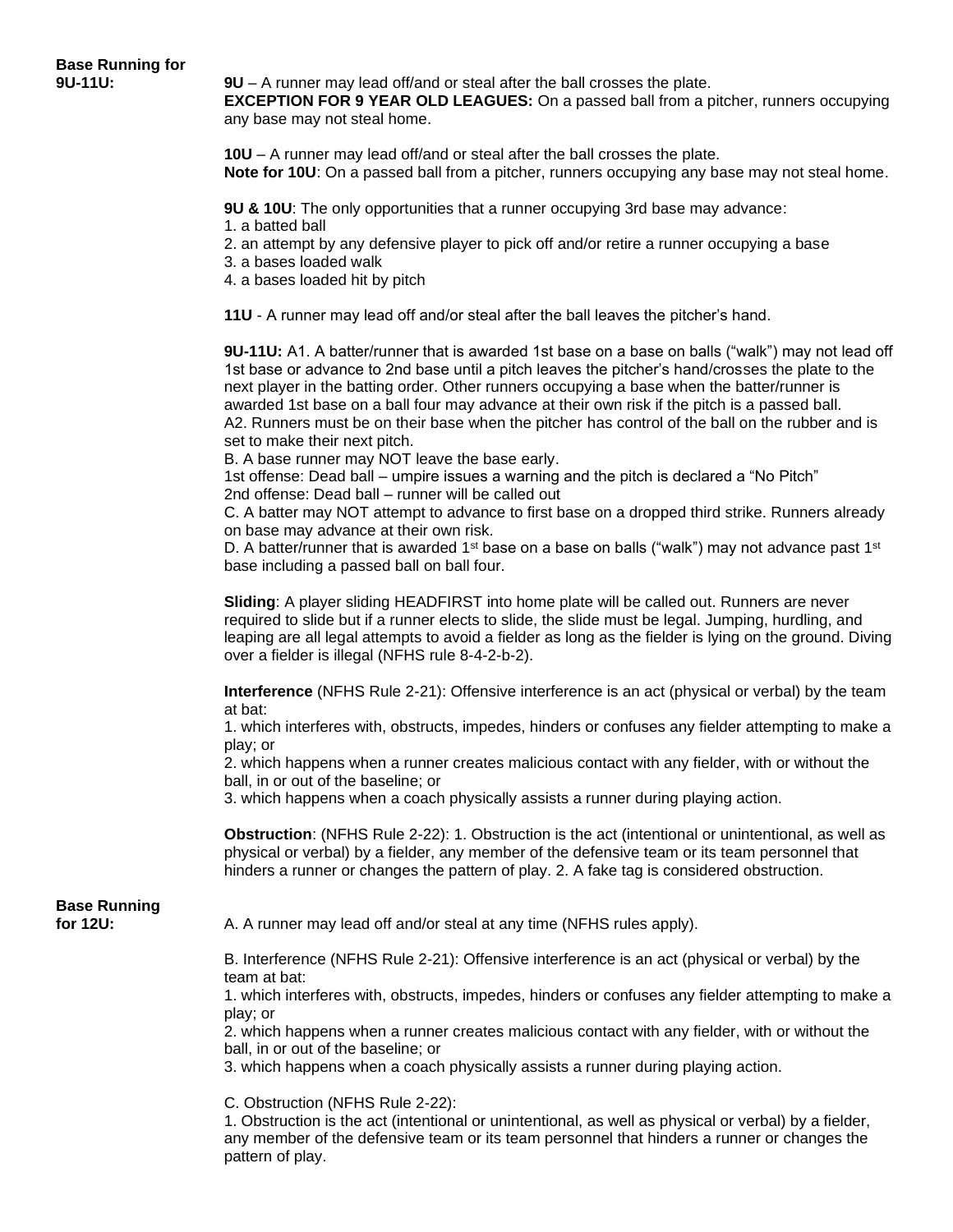2. A fake tag is considered obstruction. D. Runners are never required to slide but if a runner elects to slide, the slide must be legal. Jumping, hurdling, and leaping are all legal attempts to avoid a fielder as long as the fielder is lying on the ground. Diving over a fielder is illegal (NFHS rule 8-4-2-b-2) **Re-Entry Rule: Starting Pitcher (all ages/divisions):** If the starting pitcher is replaced, they may re-enter to pitch once during the game. This applies only to the starting pitcher. *Note:* **The re-entry rules do** *not* **apply when using continuous batting and free substitution (excluding pitchers). Starting Players:** Any of the starting players may withdraw and re-enter once, including a player who was the designated hitter, provided said player occupies the same position in the batting order whenever they are in the lineup. A substitute who is withdrawn may not re-enter. **Exception:** Replacement of injured players and/or courtesy runners. If an active player sustains an injury that requires them to leave the game and their team has used all of their available substitute players, the coach may substitute for the injured player with the first player on the bench who had previously lost their eligibility via the re-entry rule. **Courtesy Runner:** A courtesy runner (the last runner to be put out) will be allowed only for the catcher and **only** when there are two outs. **Baseballs:** Two Gopher State Diamond baseballs will be provided for all games. **Equipment:** All bats, helmets, catcher's gear, footwear and other equipment must conform to National Federation of High Schools rules and regulations. **Bat Rules:** All regulations are posted under the Baseball portion of the [www.myas.org](http://www.myas.org/) website. *Drop Rules:* The 14U age division will use the "-5" drop rule. The 12U-13U divisions will use the "- 10" rule. The 9U-11U divisions may use any drop size they desire. **Uniforms:** Team jerseys should be of *identical* color and should have a six-inch number on the front or the back. **Forfeits:** Tournament officials will administer the rule so that any team that *purposely causes a forfeit for their own benefit* will **NOT** advance to the championship round unless the Tournament Committee determines there were extenuating circumstances causing the forfeit. **Fine**: If any team forfeits a game they will be assessed a fine. **First Offense**: \$100 **Second Offense**: \$200 and the team will be suspended from MYAS events for one year pending appeal to the MYAS Board of Advisors. **Team Rosters:** Rosters may consist of no more than 18 players. Coaches must input their rosters online at [www.myas.org](http://www.myas.org/) through the Coaches Control Center. **Awards: 1 st and 2nd Place:** Individual awards **Weather Information:** In case of rain or inclement weather please contact your Tournament Director for any schedule changes, cancellations, etc. Updates will be available via the MYAS RainoutLine: <https://rainoutline.com/search/dnis/7634008641>

# **MYAS REFUND POLICY**